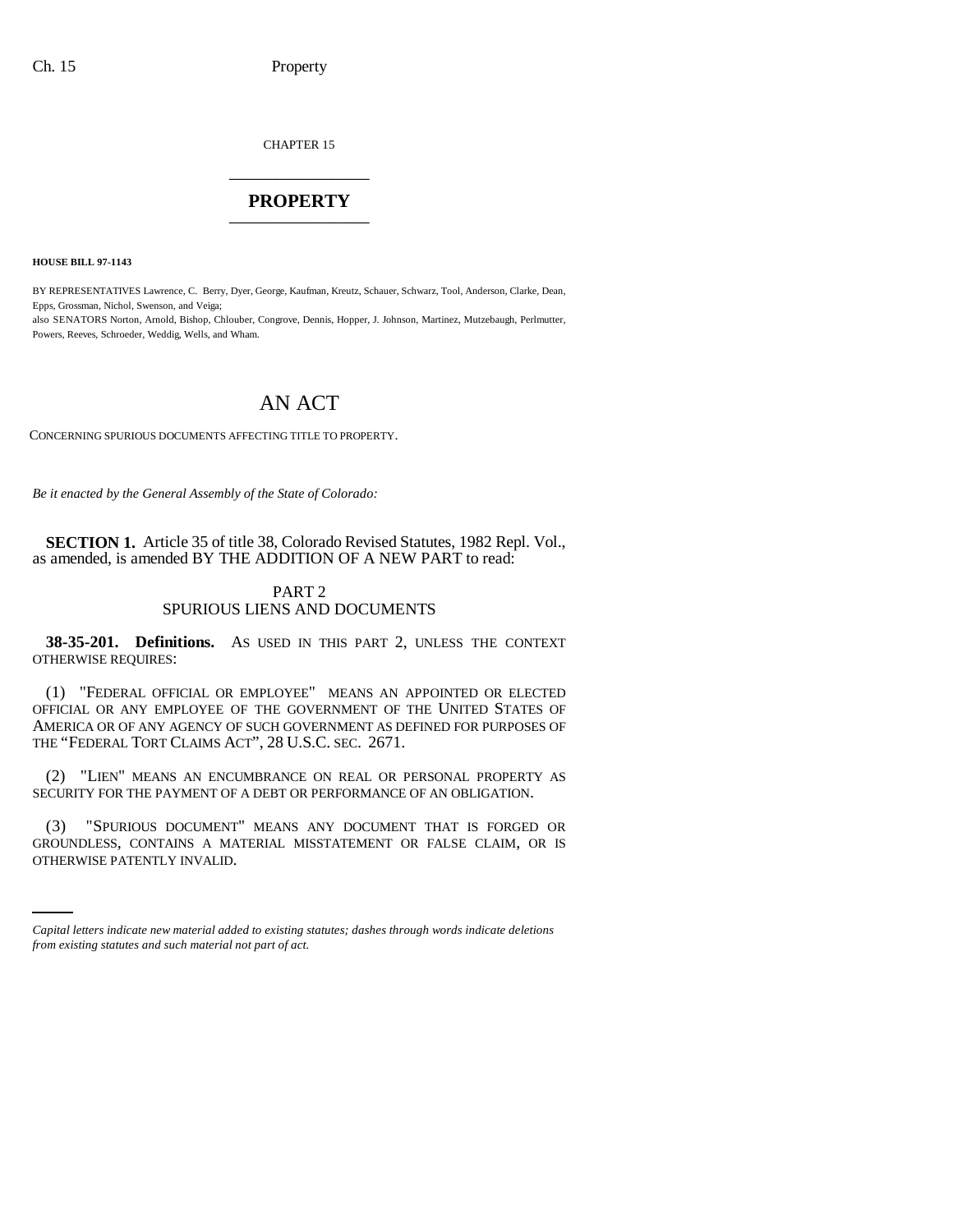(4) "SPURIOUS LIEN" MEANS A PURPORTED LIEN OR CLAIM OF LIEN THAT:

(a) IS NOT PROVIDED FOR BY A SPECIFIC COLORADO OR FEDERAL STATUTE;

(b) IS NOT CREATED, SUFFERED, ASSUMED, OR AGREED TO BY THE OWNER OF THE PROPERTY IT PURPORTS TO ENCUMBER; OR

(c) IS NOT IMPOSED BY ORDER, JUDGMENT, OR DECREE OF A STATE COURT OR A FEDERAL COURT.

(5) "STATE COURT" MEANS A COURT ESTABLISHED PURSUANT TO TITLE 13, C.R.S.

(6) "STATE OR LOCAL OFFICIAL OR EMPLOYEE" MEANS AN APPOINTED OR ELECTED OFFICIAL OR ANY EMPLOYEE OF:

(a) THE STATE OF COLORADO;

(b) ANY AGENCY, BOARD, COMMISSION, OR STATE DEPARTMENT IN ANY BRANCH OF STATE GOVERNMENT;

(c) ANY INSTITUTION OF HIGHER EDUCATION; OR

(d) ANY SCHOOL DISTRICT, POLITICAL SUBDIVISION, COUNTY, MUNICIPALITY, INTERGOVERNMENTAL AGENCY, OR OTHER UNIT OF LOCAL GOVERNMENT IN COLORADO.

**38-35-202. Recording or filing.** (1) ANY STATE OR LOCAL OFFICIAL OR EMPLOYEE, INCLUDING THE CLERK AND RECORDER OF ANY COUNTY OR CITY AND COUNTY AND THE COLORADO SECRETARY OF STATE, MAY ACCEPT OR REJECT FOR RECORDING OR FILING ANY DOCUMENT THAT THE STATE OR LOCAL OFFICIAL OR EMPLOYEE REASONABLY BELIEVES IN GOOD FAITH MAY BE A SPURIOUS LIEN OR SPURIOUS DOCUMENT.

(2) NO STATE OR LOCAL OFFICIAL OR EMPLOYEE, INCLUDING THE CLERK AND RECORDER OF ANY COUNTY OR CITY AND COUNTY AND THE COLORADO SECRETARY OF STATE, SHALL BE LIABLE TO ANY PERSON OR CLAIMANT FOR EITHER THE ACCEPTANCE OR REJECTION FOR RECORDING OR FILING OF ANY DOCUMENT THAT THE STATE OR LOCAL OFFICIAL OR EMPLOYEE REASONABLY BELIEVES IN GOOD FAITH MAY BE A SPURIOUS LIEN OR SPURIOUS DOCUMENT.

(3) NO STATE OR LOCAL OFFICIAL OR EMPLOYEE, INCLUDING THE CLERK AND RECORDER OF ANY COUNTY OR CITY AND COUNTY AND THE COLORADO SECRETARY OF STATE, SHALL BE OBLIGATED TO ACCEPT FOR RECORDING OR FILING ANY LIEN OR CLAIM OF LIEN AGAINST A FEDERAL OFFICIAL OR EMPLOYEE OR A STATE OR LOCAL OFFICIAL OR EMPLOYEE BASED UPON THE PERFORMANCE OR NONPERFORMANCE OF THAT OFFICIAL'S OR EMPLOYEE'S DUTIES UNLESS SUCH LIEN OR CLAIM OF LIEN IS ACCOMPANIED BY A SPECIFIC ORDER ISSUED BY A STATE COURT OR FEDERAL COURT AUTHORIZING THE RECORDING OR FILING OF SUCH LIEN OR CLAIM OF LIEN.

**38-35-203. Action to enforce.** (1) NO SPURIOUS LIEN OR SPURIOUS DOCUMENT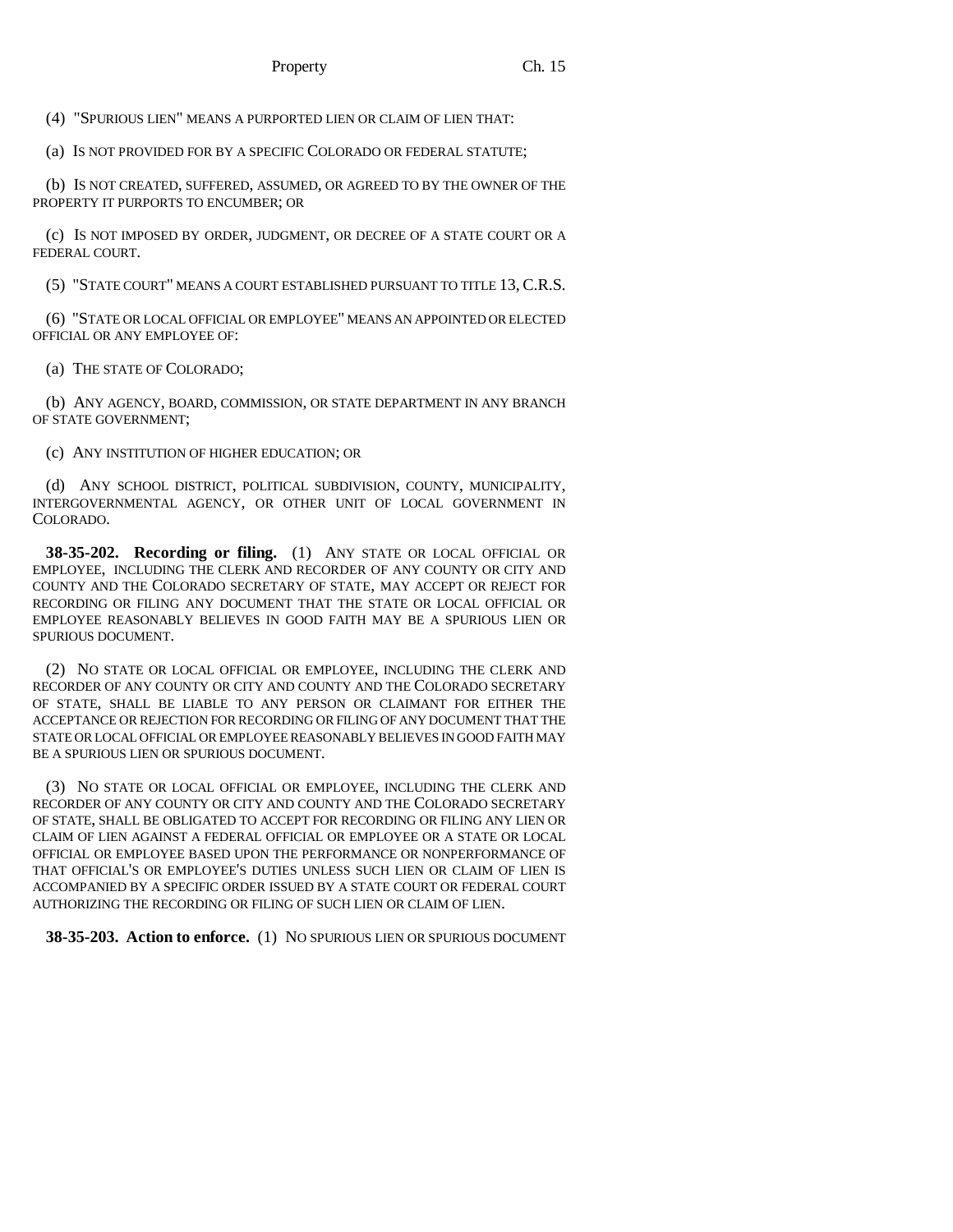### Ch. 15 Property

SHALL HOLD OR AFFECT ANY REAL OR PERSONAL PROPERTY LONGER THAN THIRTY DAYS AFTER THE LIEN OR DOCUMENT HAS BEEN RECORDED OR FILED IN THE OFFICE OF ANY STATE OR LOCAL OFFICIAL OR EMPLOYEE, INCLUDING THE OFFICE OF THE CLERK AND RECORDER OF ANY COUNTY OR CITY AND COUNTY OR THE OFFICE OF THE COLORADO SECRETARY OF STATE, UNLESS WITHIN THE THIRTY DAYS:

(a) AN ACTION HAS BEEN COMMENCED TO ENFORCE SUCH LIEN OR DOCUMENT IN THE STATE DISTRICT COURT FOR THE COUNTY OR CITY AND COUNTY IN WHICH THE LIEN OR DOCUMENT WAS RECORDED OR FILED OR THE FEDERAL DISTRICT COURT IN COLORADO; AND

(b) A NOTICE OF LIS PENDENS STATING THAT SUCH AN ACTION HAS BEEN COMMENCED IS RECORDED OR FILED IN THE OFFICE WHERE THE LIEN OR DOCUMENT WAS RECORDED OR FILED.

(2) THE NOTICE OF LIS PENDENS REQUIRED BY PARAGRAPH (b) OF SUBSECTION (1) OF THIS SECTION MUST COMPLY WITH THE REQUIREMENTS OF SECTION 38-35-110 AND RULE 105 (f) OF THE COLORADO RULES OF CIVIL PROCEDURE AND MUST INCLUDE THE CIVIL ACTION NUMBER OF THE ACTION THAT HAS BEEN COMMENCED TO ENFORCE THE LIEN OR DOCUMENT. FAILURE TO COMPLY WITH THE REQUIREMENTS OF THIS SUBSECTION (2) SHALL RENDER THE NOTICE OF LIS PENDENS INVALID.

**38-35-204. Order to show cause.** (1) ANY PERSON WHOSE REAL OR PERSONAL PROPERTY IS AFFECTED BY A RECORDED OR FILED LIEN OR DOCUMENT THAT THE PERSON BELIEVES IS A SPURIOUS LIEN OR SPURIOUS DOCUMENT MAY PETITION THE DISTRICT COURT IN THE COUNTY OR CITY AND COUNTY IN WHICH THE LIEN OR DOCUMENT WAS RECORDED OR FILED OR THE FEDERAL DISTRICT COURT IN COLORADO FOR AN ORDER TO SHOW CAUSE WHY THE LIEN OR DOCUMENT SHOULD NOT BE DECLARED INVALID. THE PETITION SHALL SET FORTH A CONCISE STATEMENT OF THE FACTS UPON WHICH THE PETITION IS BASED AND SHALL BE SUPPORTED BY AN AFFIDAVIT OF THE PETITIONER OR THE PETITIONER'S ATTORNEY. THE ORDER TO SHOW CAUSE MAY BE GRANTED EX PARTE AND SHALL:

(a) DIRECT ANY LIEN CLAIMANT AND ANY PERSON WHO RECORDED OR FILED THE LIEN OR DOCUMENT TO APPEAR AS RESPONDENT BEFORE THE COURT AT A TIME AND PLACE CERTAIN NOT LESS THAN TEN DAYS NOR MORE THAN TWENTY DAYS AFTER SERVICE OF THE ORDER TO SHOW CAUSE WHY THE LIEN OR DOCUMENT SHOULD NOT BE DECLARED INVALID AND WHY SUCH OTHER RELIEF PROVIDED FOR BY THIS SECTION SHOULD NOT BE GRANTED;

(b) STATE THAT IF THE RESPONDENT FAILS TO APPEAR AT THE TIME AND PLACE SPECIFIED, THE SPURIOUS LIEN OR SPURIOUS DOCUMENT WILL BE DECLARED INVALID AND RELEASED; AND

(c) STATE THAT THE COURT SHALL AWARD COSTS, INCLUDING REASONABLE ATTORNEY FEES, TO THE PREVAILING PARTY.

(2) IF, FOLLOWING THE HEARING ON THE ORDER TO SHOW CAUSE, THE COURT DETERMINES THAT THE LIEN OR DOCUMENT IS A SPURIOUS LIEN OR SPURIOUS DOCUMENT, THE COURT SHALL MAKE FINDINGS OF FACT AND ENTER AN ORDER AND DECREE DECLARING THE SPURIOUS LIEN OR SPURIOUS DOCUMENT AND ANY RELATED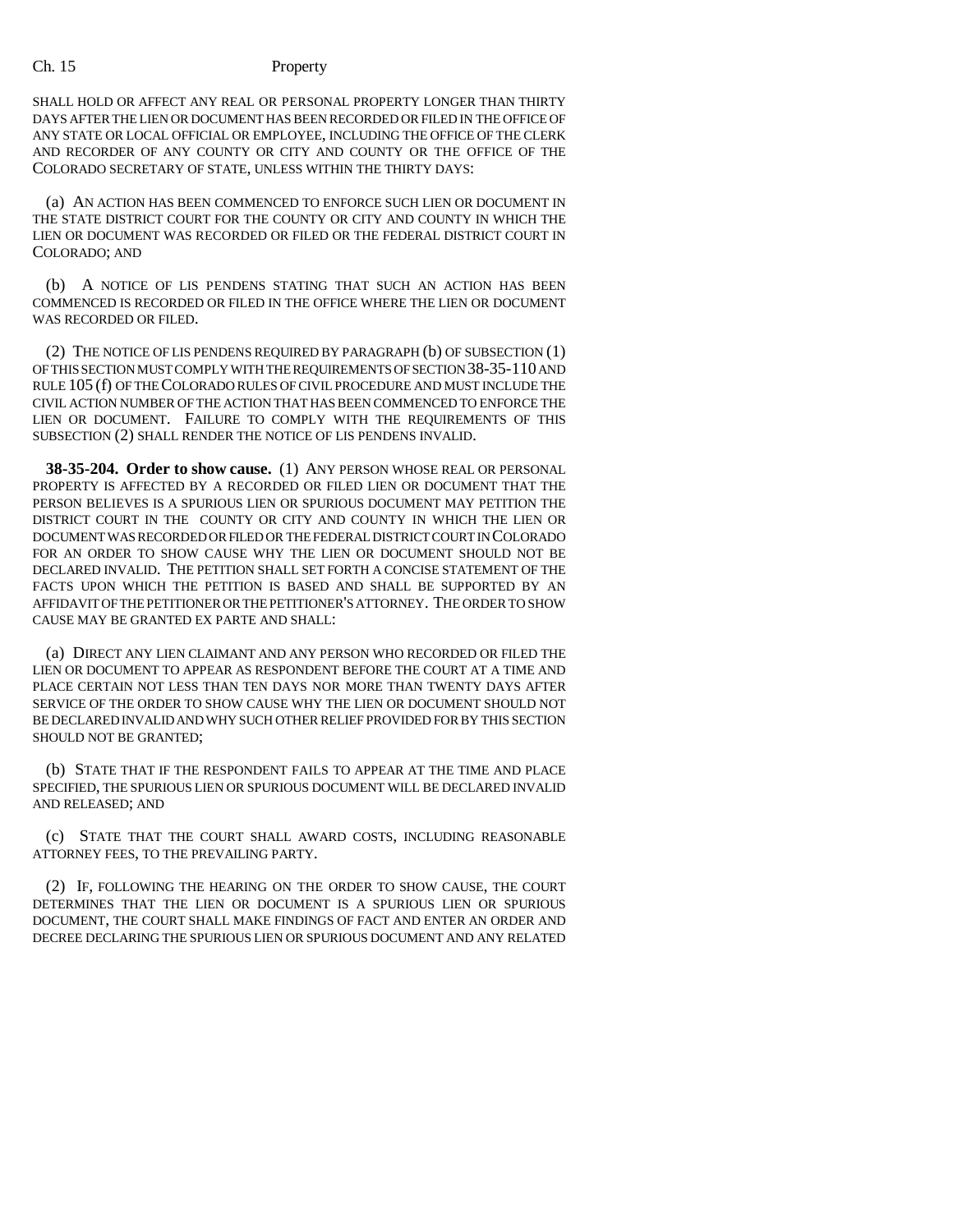### Property Ch. 15

NOTICE OF LIS PENDENS INVALID, RELEASING THE RECORDED OR FILED SPURIOUS LIEN OR SPURIOUS DOCUMENT, AND ENTERING A MONETARY JUDGMENT IN THE AMOUNT OF THE PETITIONER'S COSTS, INCLUDING REASONABLE ATTORNEY FEES, AGAINST ANY RESPONDENT AND IN FAVOR OF THE PETITIONER. A CERTIFIED COPY OF SUCH ORDER MAY BE RECORDED OR FILED IN THE OFFICE OF ANY STATE OR LOCAL OFFICIAL OR EMPLOYEE, INCLUDING THE CLERK AND RECORDER OF ANY COUNTY OR CITY AND COUNTY AND THE COLORADO SECRETARY OF STATE.

(3) IF, FOLLOWING THE HEARING ON THE ORDER TO SHOW CAUSE, THE COURT DETERMINES THAT THE LIEN OR DOCUMENT IS NOT A SPURIOUS LIEN OR SPURIOUS DOCUMENT, THE COURT SHALL ISSUE AN ORDER SO FINDING AND ENTER A MONETARY JUDGMENT IN THE AMOUNT OF ANY RESPONDENT'S COSTS, INCLUDING REASONABLE ATTORNEY FEES, AGAINST ANY PETITIONER AND IN FAVOR OF THE RESPONDENT.

**SECTION 2.** The introductory portion to 4-9.3-106 (1.5), Colorado Revised Statutes, 1992 Repl. Vol., as amended, is amended to read:

**4-9.3-106. Duties of filing officer.** (1.5) EXCEPT AS AUTHORIZED BY SECTION 38-35-202, C.R.S., a filing officer shall not reject a document submitted for filing under this title unless:

**SECTION 3.** 38-35-109 (4), Colorado Revised Statutes, 1982 Repl. Vol., as amended, is repealed as follows:

**38-35-109. Instrument may be recorded - validity of unrecorded instruments - liability for fraudulent documents.** (4) Anyone who violates the recording or filing limitations of subsection (3) of this section commits a class 1 misdemeanor and shall be punished as provided in section 18-1-106, C.R.S.

**SECTION 4.** 10-11-106, Colorado Revised Statutes, 1994 Repl. Vol., is amended to read:

**10-11-106. Determination of insurability required.** (1) No policy or contract of title insurance shall be written unless and until the title insurance company has caused to be conducted a reasonable examination of the title and has caused to be made a determination of insurability of title in accordance with sound underwriting practices for title insurance companies. Evidence thereof shall be preserved and retained in the files of the title insurance company or its agent for a period of not less than fifteen years after the policy or contract of title insurance has been issued. In lieu of retaining the original copy, the title insurance company, or the agent of the title insurance company, may, in the regular course of business, establish a system whereby all or part of these writings are recorded, copied, or reproduced by any photographic, photostatic, microfilm, microcard, miniature photographic, or other process which accurately reproduces or forms a durable medium for reproducing the original. This section shall not apply to either a company assuming no primary liability in a contract of reinsurance or a company acting as a coinsurer if one of the other coinsuring companies has complied with this section.

(2) A TITLE INSURANCE COMPANY SHALL NOT BE OBLIGATED TO MAKE A WRITTEN DISCLOSURE TO ITS PROSPECTIVE INSUREDS PRIOR TO THE ISSUANCE OF A TITLE INSURANCE POLICY OF THE FOLLOWING DOCUMENTS IF A REASONABLE EXAMINATION